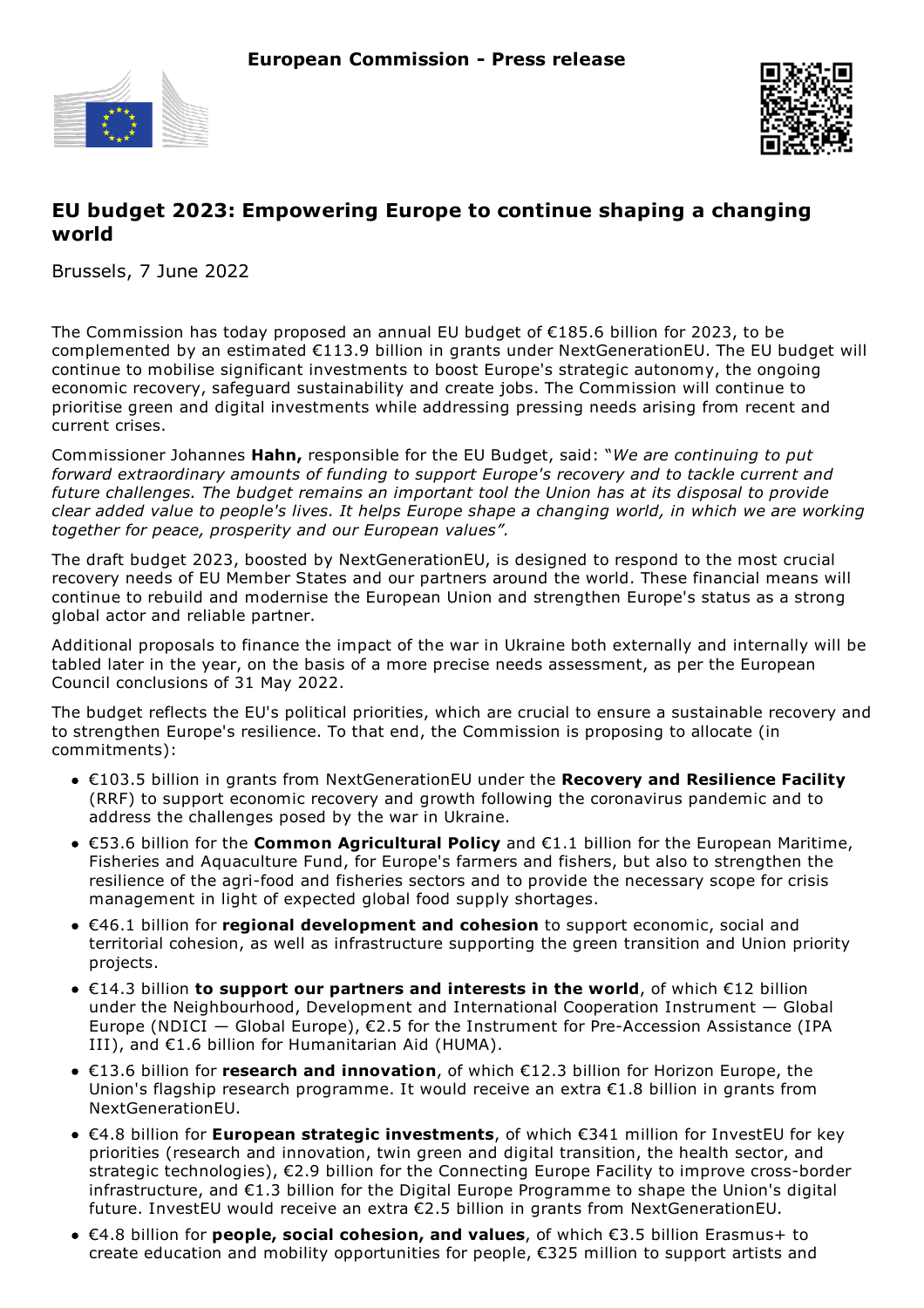creators around Europe, and €212 million to promote justice, rights, and values.

- €2.3 billion for **environment and climate action**, of which €728 million for the LIFE programme to support climate change mitigation and adaptation, and €1.5 billion for the Just Transition Fund to make sure that the green transition works for all. The Just Transition Fund would receive an extra €5.4 billion in grants from NextGenerationEU.
- €2.2 billion for **spending dedicated to space**, mainly for the European Space Programme, which will bring together the Union's action in this strategic field.
- €2.1 billion for **protecting our borders**, of which €1.1 billion for the Integrated Border Management Fund (IBMF), and €839 million (total EU contribution) for the European Border and Coast Guard Agency (Frontex).
- €1.6 billion for **migration-related spending**, of which €1.4 billion to support migrants and asylum-seekers in line with our values and priorities.
- €1.2 billion to address **defence** challenges, of which €626 million to support capability development and research under the European Defence Fund (EDF), as well as €237 million to support Military Mobility.
- €927 million to ensure the smooth **functioning of the Single Market,** including €593 million for the Single Market Programme, and close to €200 million for work on anti-fraud, taxation, and customs.
- €732 million for EU4Health to ensure a **comprehensive health response to people's needs**, as well as €147 million to the Union Civil Protection Mechanism (rescEU) to be able deploy operational assistance quickly in case of a crisis.
- €689 million for **security**, of which €310 million for the Internal Security Fund (ISF), which will combat terrorism, radicalisation, organised crime, and cybercrime.
- €138 million for **secure satellite connections** under the proposal for a new Union programme, the Union Secure Connectivity Programme.
- Budgetary means for the European Chips Act will be made available under Horizon Europe and through redeployment from other programmes.

**The draft budget for 2023 is part of the Union's long-term budget as adopted by the Heads of State and Governments at the end of 2020**, including subsequent technical adjustments, seeks to turn its priorities into concrete annual deliverables. A significant part of the funds will therefore be dedicated to combatting climate change, in line with the target to spend 30% of the long-term budget and the NextGenerationEU recovery instrument on this policy priority.

## **Background**

The **draft EU budget for 2023 includes expenditure under NextGenerationEU**, to be financed from borrowing at the capital markets, and the expenditure covered by the appropriations under the long-term budget ceilings, financed from own resources. For the latter, two amounts for each programme are proposed in the draft budget – commitments and payments. "Commitments" refer to the funding that can be agreed in contracts in a given year; and "payments" to the money actually paid out. The proposed EU budget for 2023 amounts to €185.6 billion in commitments and €166.3 billion in payments. All amounts are in current prices.

The actual NextGenerationEU payments – and funding needs for which the European Commission will seek market financing – may be different, and will be based on precise estimates evolving over time. The Commission will continue to publish six-monthly funding plans to provide information about its planned issuance volumes in the months to come.

With a budget of up to €807 billion in current prices, **NextGenerationEU helps the EU recover from the immediate economic and social damage caused by the coronavirus pandemic and enables us to respond to current and future crises such as the war in Ukraine**. The temporary instrument helps build a post-COVID-19 EU that is greener, more digital, more resilient and better fit for the current and forthcoming challenges. The contracts/commitments under NextGenerationEU can be concluded until the end of 2023, the payments linked to the borrowing will follow until the end of 2026.

#### **For More Information**

Q&A: Draft annual [budget](https://ec.europa.eu/commission/presscorner/detail/en/qanda_22_3474) 2023

**[Documents](https://ec.europa.eu/info/strategy/eu-budget/annual-eu-budget/all-annual-budgets/2023_en)** 

Annual budget [documents](https://eur-lex.europa.eu/budget/www/index-en.htm)